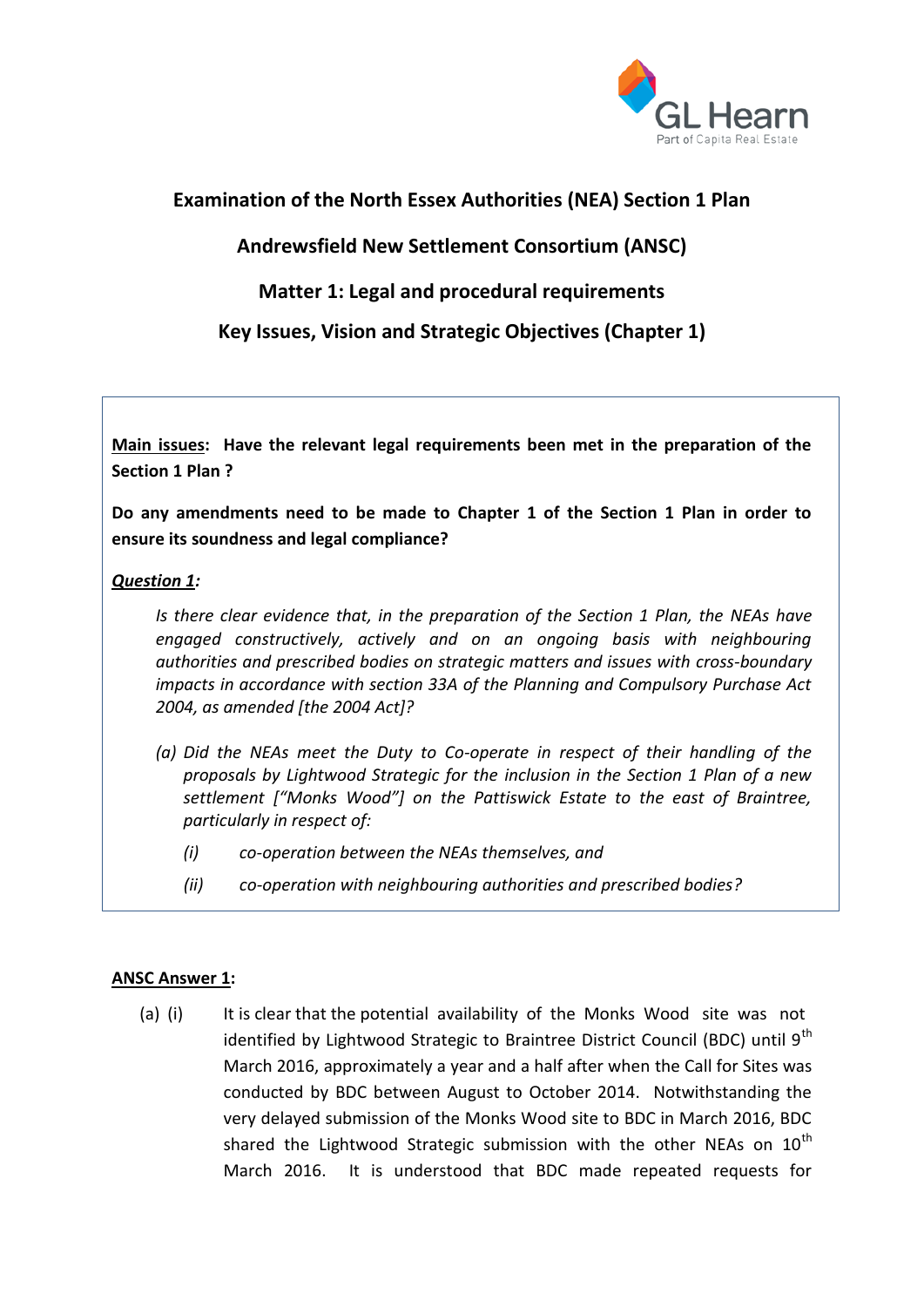

clarifications and further information relating to the Lightwood Strategic submission dated 9<sup>th</sup> March 2016 for Monks Wood, but the requested information was not forthcoming. The NEAs would only have been able to co-operate between themselves with the limited information provided by Lightwood Strategic. The NEAs did however review and assess the information that was submitted by Lightwood Strategic. Furthermore, the NEAs carried out a Sustainability Assessment of the potential development of a Garden Community at Monks Wood. There is no indication or evidence that the NEAs did not co-operate between themselves relating to the Lightwood Strategic submission for Monks Wood. Finally, it is of some note that, following the submission of details of the Monks Wood site by Lightwood Strategic to the DCLG as an expression of interest for Monks Wood to be a Garden Community, this was not accepted by the DCLG. Furthermore, BDC confirmed to DCLG that BDC did not support the Lightwood Strategic submission made to the DCLG.

(a) (ii) The NEAs did not fail in any way to meet the requirements of the Duty to Cooperate with neighbouring authorities, or prescribed bodies, relating to the proposals by Lightwood Strategic for a Garden Community at Monks Wood. There is no requirement under the Duty to Cooperate for Local Authorities to inform neighbouring authorities or prescribed bodies of all potential alternative sites. The Monks Wood site has in any case been in the public domain including through, and as clearly rejected by, the Sustainability Assessment.

## *Question 2:*

*Have the North Essex Authorities complied with the requirements of section 19(5) of the 2004 Act with regard to Sustainability Appraisal [SA]?*

- *(a) Should the individual SA assessment of the Monks Wood proposal, and the assessment of alternatives for the spatial strategy, have been carried on the basis that Monks Wood could be delivered at various different scales of development?*
- *(b) If so, what other scale(s) of development at Monks Wood should have been assessed?*
- *(c) Should the SA assessment of combinations of three proposed garden communities also have assessed a combination or combinations that included Monks Wood together with various scales of development at Colchester/Braintree Borders and Tendring/Colchester Borders?*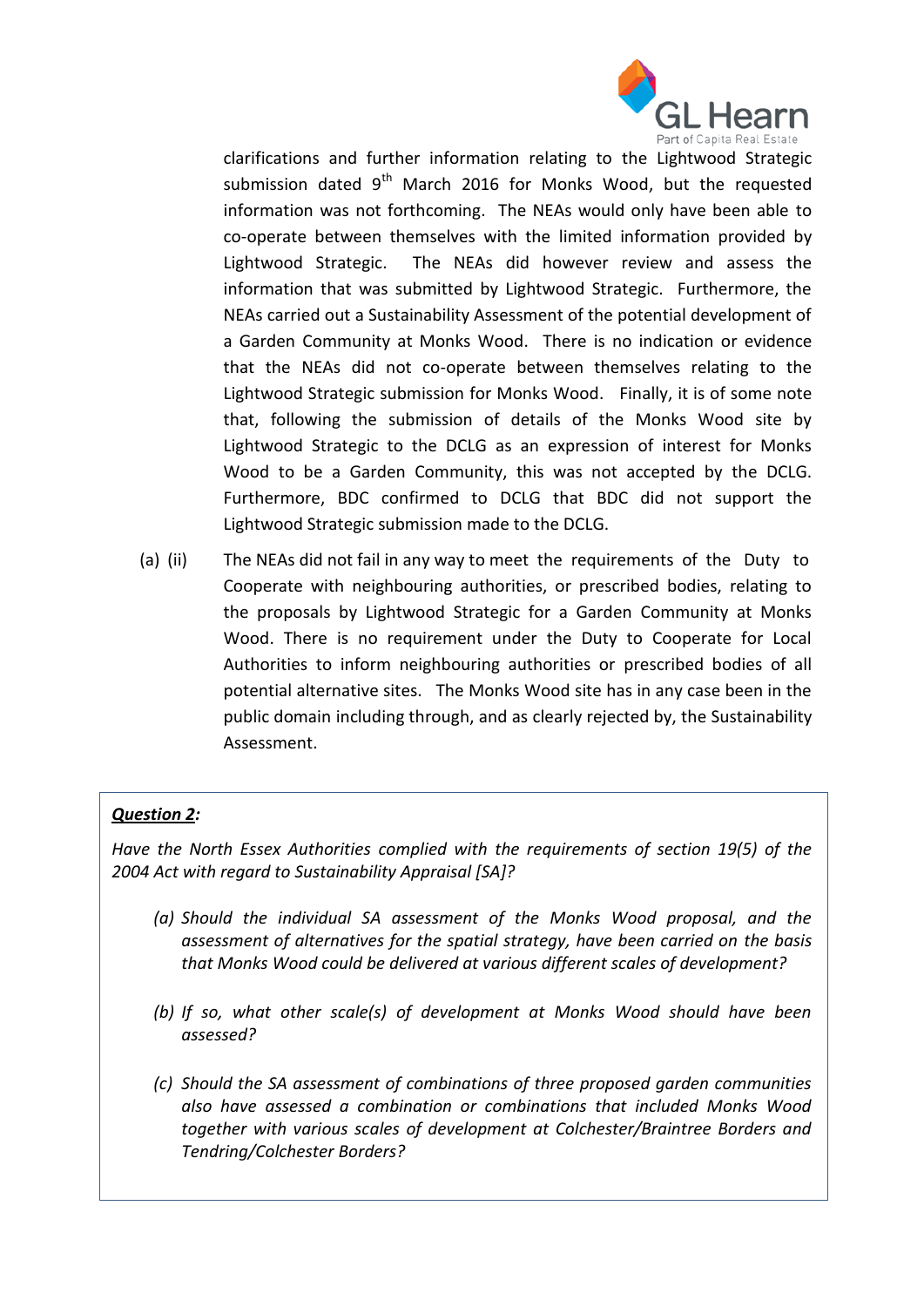

*(d) If so, what specific combination(s) should have been assessed?*

- *(e) If the Inspector finds that there are shortcomings in the SA in respect of (a) and/or (c) above:*
	- *(i) would this mean that the SA fails to comply with relevant legal requirements?*
	- *(ii) which specific requirements are those?*
	- *(iii) what steps would be required to make the SA legally compliant ?*

### **ANSC Answer 2:**

- (a) No, it was an entirely reasonable approach for the NEAs to assess the Monks Wood site on the basis of a Garden Community up to 15,000 homes. One of the key negative Sustainability issues for the Monks Wood site, access to employment opportunities, would remain regardless of the scale of a possible development at Monks Wood. The Sustainability Assessment made clear that Monks Wood was assessed up to 15,000 homes.
- (c) No, the SA assessment of combinations of three Garden Communities did not need to also consider the permutation of Monks Wood together with various scales of development at Colchester/Braintree Borders and Tendring/Colchester Borders. The SA provided clear reasons for rejecting Monks Wood, notably including poor accessibility from a single carriageway section of the A120. The SA also made clear the sustainability benefits of a dispersed pattern of Garden Communities, including a Garden Community with a western focus gaining access to employment opportunities to the western side of Braintree (and also Stansted). The SA did not therefore need to provide another and further permutation of three potential Garden Communities.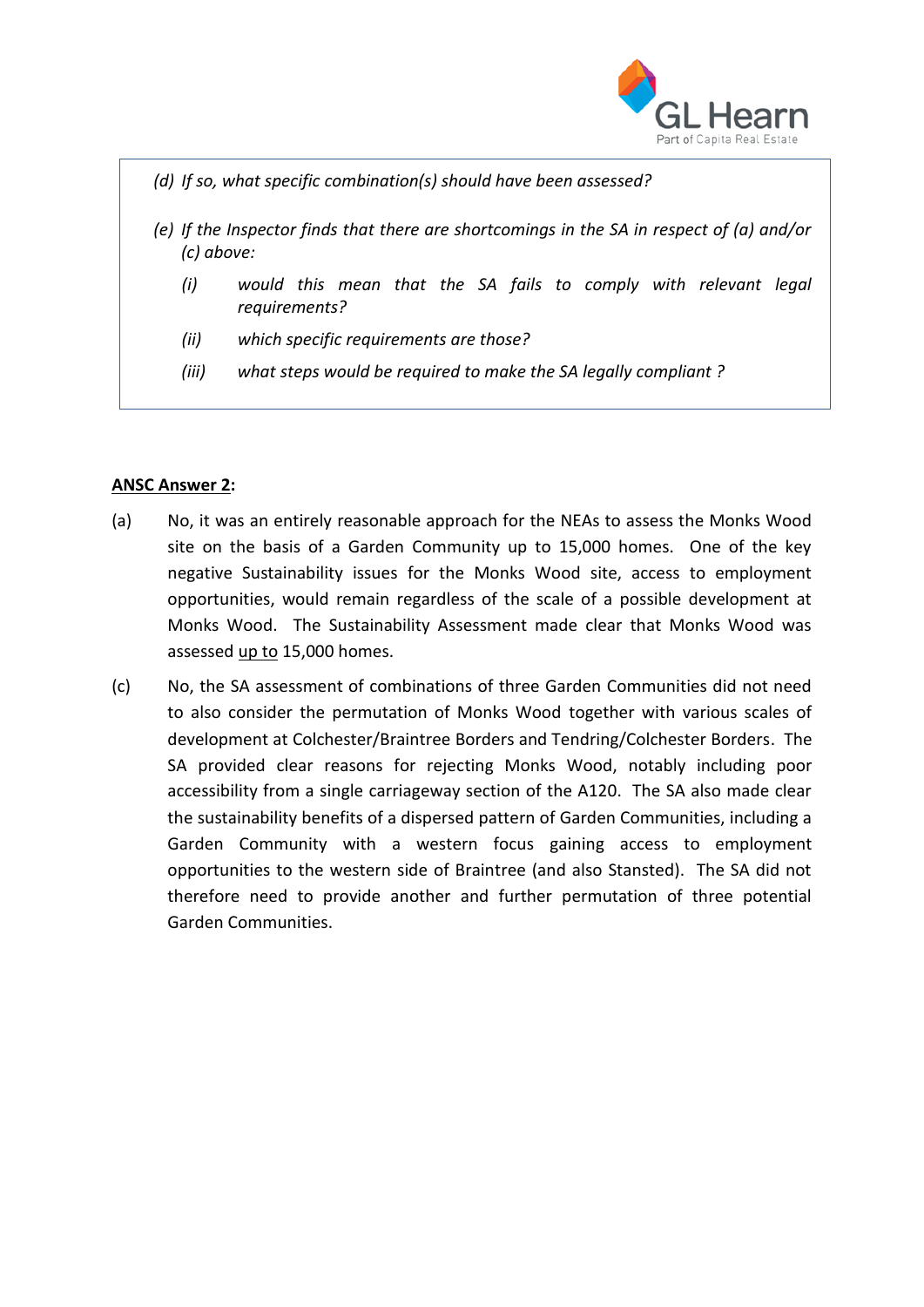

## *Question 7:*

*Have the North Essex Authorities complied with all other relevant legislative requirements in the preparation and submission of the Section 1 Plan?*

- *(a) Is it agreed that, as a consequence of the NEAs' failure to register Lightwood Strategic's duly-made representations at Regulation 19 consultation stage, the following Regulations<sup>1</sup> were breached in respect of those representations, and consequently that section 20(3) of the Planning and Compulsory Purchase Act 2004 was also breached?:*
	- *i) Regulation 22(1)(c) – requirement to prepare a statement of representations and submit it to the Secretary of State: the failure in this respect is that the submitted statement did not accurately set out the number of representations made or summarise all the main issues raised in those representations*
	- *ii) Regulation 22(1)(d) – requirement to submit all representations to the Secretary of State*
	- *iii) Regulation 22(3)(a)(iii) – requirement to make all representations publicly available*
	- *iv) Regulation 22(3)(b) – requirement to notify the general consultation bodies and specific consultation bodies that representations are available for inspection: notification was given as required, therefore any failure in this respect is that not all the representations were available for inspection*
	- *v) Regulation 22(3)(c) – requirement to notify those who so request of the submission of the Local Plan to the Secretary of State*
	- *vi) Regulation 24 – requirement to give all those making representations six weeks' notice of the opening of the hearing sessions*
- *(b) Taking into account all the steps that have been taken to enable Lightwood Strategic to participate in the examination process, since the Inspector was alerted on 18 January 2018 to the NEAs' failure to register their duly-made representations, in what way(s) might Lightwood Strategic's interests, the interests of any other party or parties, and/or the interests of natural justice be prejudiced by those breaches?*
- *(c) Are there any other relevant legislative requirements, not identified elsewhere on this agenda, with which the NEAs have failed to comply in the preparation and submission of the Section 1 Plan? If so, what are the consequences of that failure, and how can it be remedied?*

 $\overline{\phantom{a}}$ 1 *Of the Town and Country Planning (Local Planning) (England) Regulations 2012, as amended.*